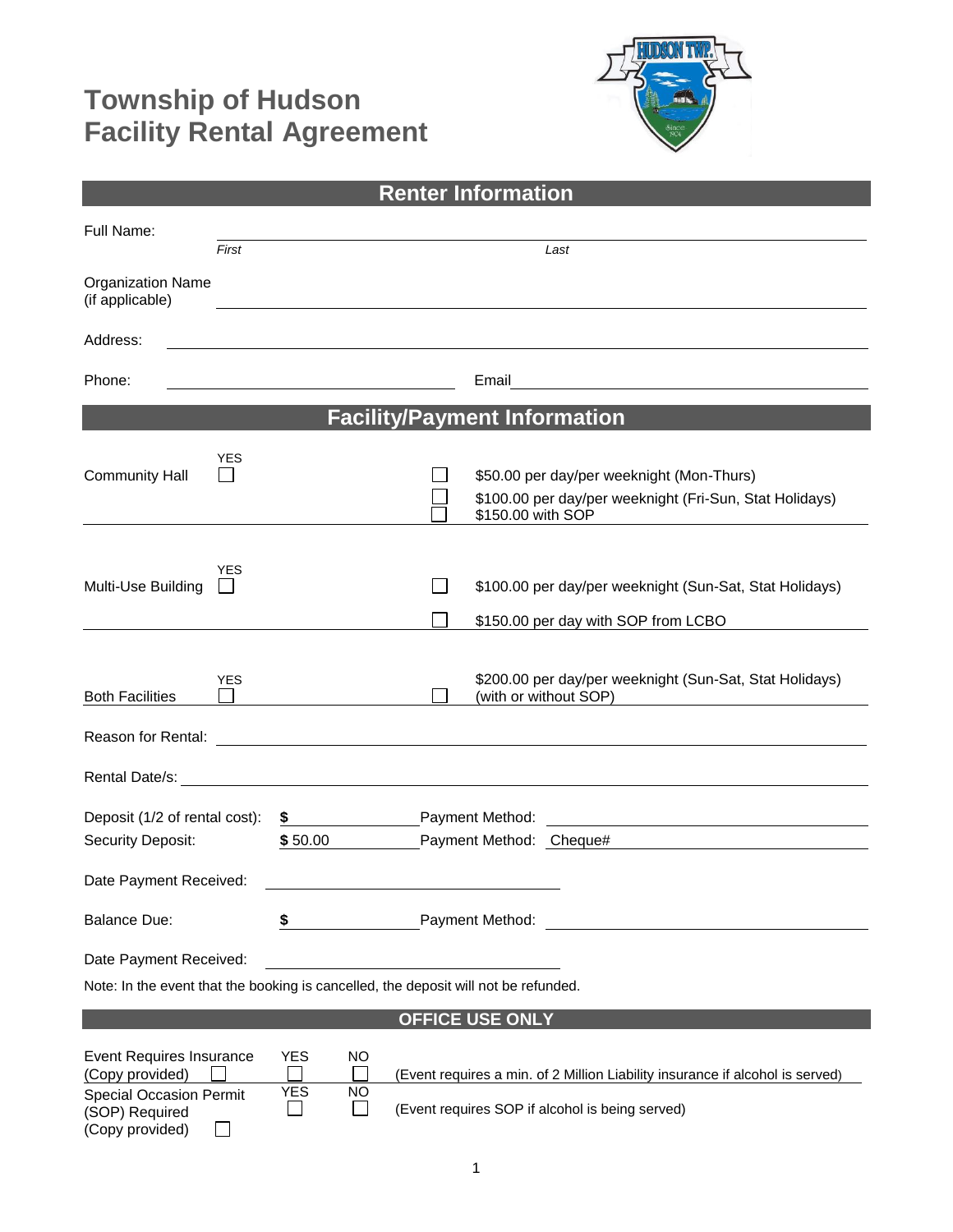## **Release, Waiver & Indemnity**

*The renter, for itself, its heirs, executors, administrators, successors and assigns hereby releases, waives and forever discharges the Municipality of Hudson ("the Municipality") its employees, agents, contractors, consultants, representatives, elected and appointed officials, successors and assigns (all of whom are called ("Indemnities") of and from any and all claims, demands, losses, damages, costs, actions and other proceedings whatsoever, whether in law, statute or equity, in respect of death, injury, loss or damage to the renter or property, howsoever caused, except to the extent caused by or attributable to the negligent or intentional acts of the Municipality or those for whom the Municipality is at law responsible. The renter further agrees to indemnify and save harmless the indemnities from and against any and all liability incurred by any or all of them arising as a result of, or in any way connected with the signing of this agreement, except to the extent such liability arises from or is attributable to the negligent or intentional acts of the Municipality Indemnities or those for whom the Municipality is at law responsible. The renter agrees to comply with the rules and regulations outlined below and to ensure compliance by his or her members and participants. By signing this form, I acknowledge that I have read and that I understand this form, and I agree to be bound by its contents. I certify that my answers are true and complete to the best of my knowledge.* 

| Renter Signature:       | Date. |
|-------------------------|-------|
|                         |       |
| Office Staff Signature: | Date: |